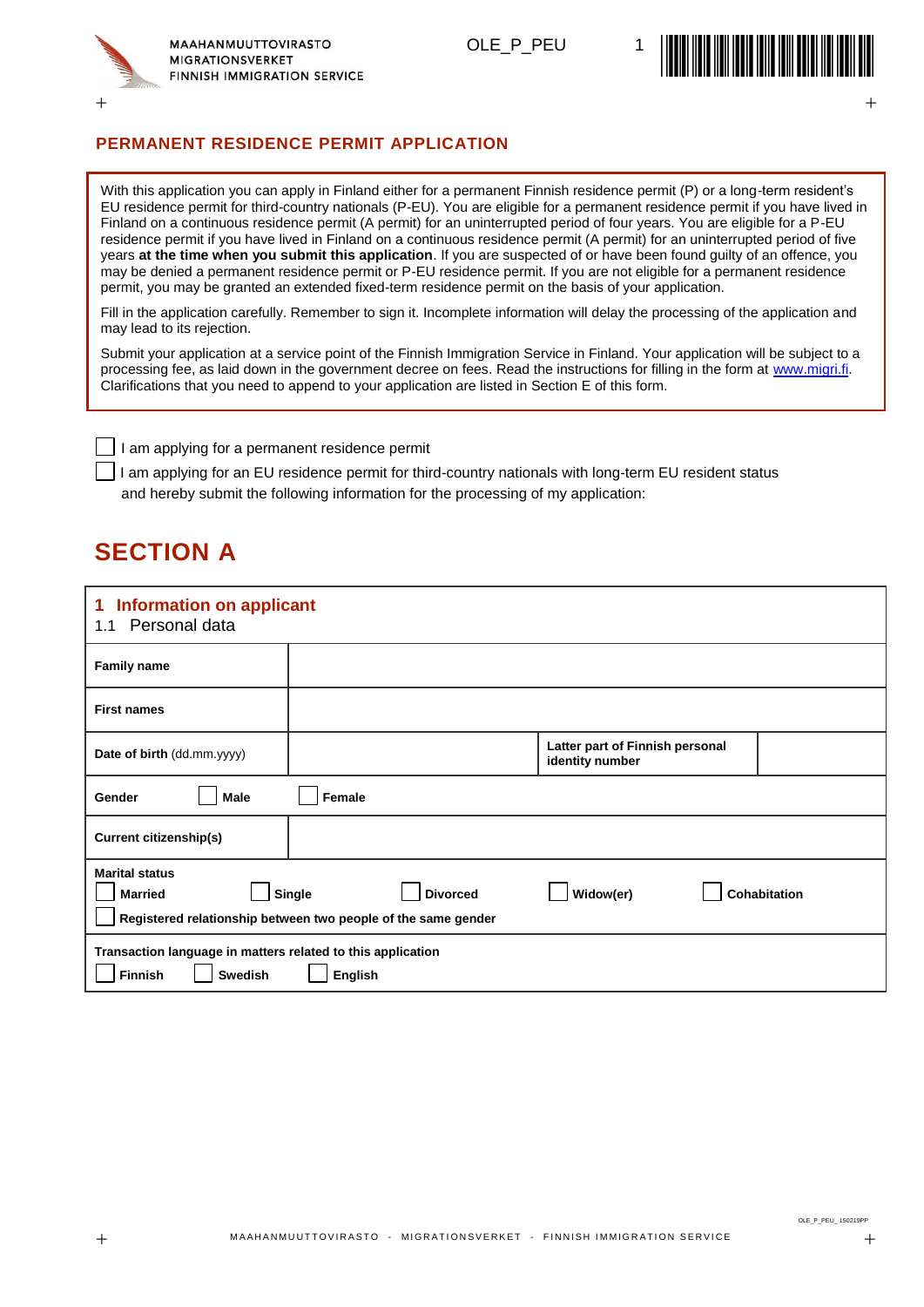

| $\hspace{0.1mm} +$                                                                                               |                                                                                                                                                                                 |           |                    |                    |  |               |                                                                    |                | $\, + \,$ |
|------------------------------------------------------------------------------------------------------------------|---------------------------------------------------------------------------------------------------------------------------------------------------------------------------------|-----------|--------------------|--------------------|--|---------------|--------------------------------------------------------------------|----------------|-----------|
|                                                                                                                  | 1.2 Information on passport or other travel document                                                                                                                            |           |                    |                    |  |               |                                                                    |                |           |
| Passport no.                                                                                                     |                                                                                                                                                                                 |           |                    |                    |  |               |                                                                    |                |           |
|                                                                                                                  | Official or diplomatic passport no.                                                                                                                                             |           |                    |                    |  |               |                                                                    |                |           |
|                                                                                                                  | Refugee's travel document no.                                                                                                                                                   |           |                    |                    |  |               |                                                                    |                |           |
| Alien's passport no.                                                                                             |                                                                                                                                                                                 |           |                    |                    |  |               |                                                                    |                |           |
|                                                                                                                  | Other, specify type and number                                                                                                                                                  |           |                    |                    |  |               |                                                                    |                |           |
| <b>Country of issue</b>                                                                                          |                                                                                                                                                                                 |           | Authority of issue |                    |  | Date of issue |                                                                    | Date of expiry |           |
|                                                                                                                  |                                                                                                                                                                                 |           |                    |                    |  |               |                                                                    |                |           |
|                                                                                                                  | No valid passport (details to be provided in section 6)                                                                                                                         |           |                    |                    |  |               |                                                                    |                |           |
|                                                                                                                  | 1.3 Contact information for processing and deciding on the application<br>If your contact information changes, immediately notify the authority that received your application. |           |                    |                    |  |               |                                                                    |                |           |
| <b>Address</b>                                                                                                   |                                                                                                                                                                                 |           |                    |                    |  |               |                                                                    |                |           |
| <b>Street</b><br>address                                                                                         |                                                                                                                                                                                 |           |                    |                    |  |               |                                                                    |                |           |
| Post code                                                                                                        |                                                                                                                                                                                 | City/town |                    |                    |  | Country       |                                                                    |                |           |
| <b>Telephone</b><br>number                                                                                       |                                                                                                                                                                                 |           | E-mail             |                    |  |               |                                                                    |                |           |
| 2.1 Spouse                                                                                                       | 2 Information on family members                                                                                                                                                 |           |                    |                    |  |               |                                                                    | No spouse      |           |
| <b>Family name</b>                                                                                               |                                                                                                                                                                                 |           |                    | <b>First names</b> |  |               |                                                                    |                |           |
| Date of birth (dd.mm.yyyy)                                                                                       |                                                                                                                                                                                 |           |                    |                    |  |               | Latter part of Finnish personal<br>identity number (if applicable) |                |           |
| <b>Current citizenship(s)</b>                                                                                    |                                                                                                                                                                                 |           |                    |                    |  |               |                                                                    |                |           |
|                                                                                                                  | Address (street address, post code, city/town, country)                                                                                                                         |           |                    |                    |  |               |                                                                    |                |           |
|                                                                                                                  |                                                                                                                                                                                 |           |                    |                    |  |               |                                                                    |                |           |
| Are you living together in the same household with your spouse?<br>Yes<br><b>No</b><br>Why are you living apart? |                                                                                                                                                                                 |           |                    |                    |  |               |                                                                    |                |           |
|                                                                                                                  |                                                                                                                                                                                 |           |                    |                    |  |               |                                                                    |                |           |
|                                                                                                                  |                                                                                                                                                                                 |           |                    |                    |  |               |                                                                    |                |           |
| No                                                                                                               | Do you and your spouse have a divorce pending at the moment?<br>Yes                                                                                                             |           |                    |                    |  |               |                                                                    |                |           |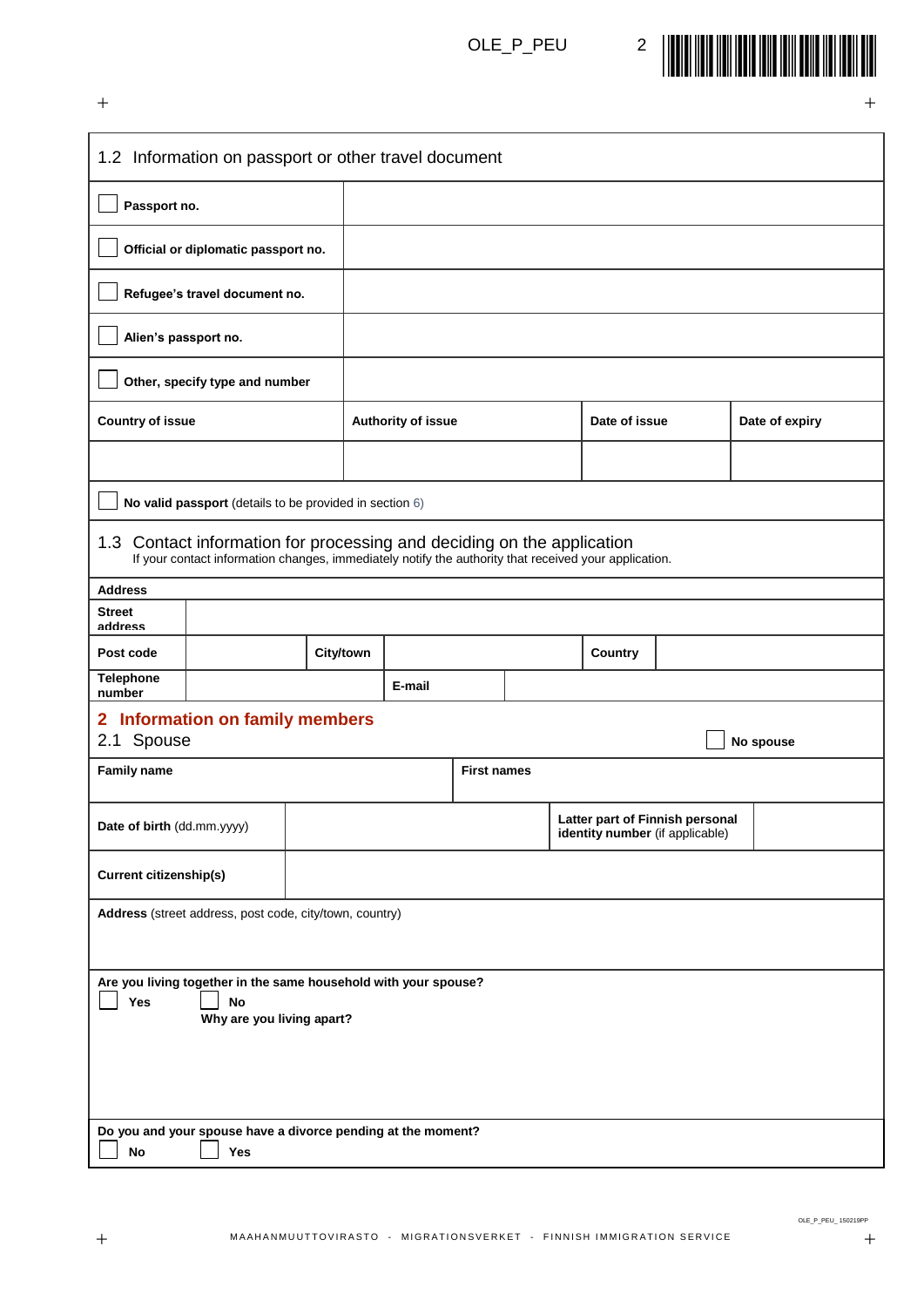

| -- |  |
|----|--|
|    |  |

| 2.2 Underage children                                            | Please declare all your underage children regardless of whether you are applying for a Finnish residence permit for them or not.<br>If a permanent residence permit is being sought for a child, a separate application form must be filled in for him/her. | No children in my care                                             |  |  |
|------------------------------------------------------------------|-------------------------------------------------------------------------------------------------------------------------------------------------------------------------------------------------------------------------------------------------------------|--------------------------------------------------------------------|--|--|
| First name Family name                                           |                                                                                                                                                                                                                                                             | Date of birth (ddmmyyyy - ID)                                      |  |  |
|                                                                  |                                                                                                                                                                                                                                                             | I am a guardian<br>I am not a guardian                             |  |  |
|                                                                  |                                                                                                                                                                                                                                                             | I am a guardian<br>I am not a guardian                             |  |  |
|                                                                  |                                                                                                                                                                                                                                                             | I am a guardian<br>I am not a guardian                             |  |  |
|                                                                  |                                                                                                                                                                                                                                                             | I am a guardian<br>I am not a guardian                             |  |  |
|                                                                  |                                                                                                                                                                                                                                                             | I am a guardian<br>I am not a guardian                             |  |  |
|                                                                  | If you have more than five children, enclose the information on the remaining children in a separate appendix.                                                                                                                                              |                                                                    |  |  |
| Yes<br>No                                                        | Are you living together in the same household with your child/children?                                                                                                                                                                                     |                                                                    |  |  |
| Why are you living apart?                                        |                                                                                                                                                                                                                                                             |                                                                    |  |  |
| How often do you see your child/children?                        |                                                                                                                                                                                                                                                             |                                                                    |  |  |
| Is there an agreement regarding access to the child/children?    |                                                                                                                                                                                                                                                             |                                                                    |  |  |
| 2.3 Parents or guardians (if the applicant is an underage child) |                                                                                                                                                                                                                                                             |                                                                    |  |  |
| Father<br><b>Mother</b>                                          | Other guardian                                                                                                                                                                                                                                              |                                                                    |  |  |
| <b>Family name</b><br><b>First names</b>                         |                                                                                                                                                                                                                                                             |                                                                    |  |  |
| Date of birth (dd.mm.yyyy)                                       |                                                                                                                                                                                                                                                             | Latter part of Finnish personal<br>identity number (if applicable) |  |  |
| Citizenship(s)                                                   |                                                                                                                                                                                                                                                             |                                                                    |  |  |
| Address (street address, post code, city/town, country)          |                                                                                                                                                                                                                                                             |                                                                    |  |  |
| Telephone number                                                 | E-mail                                                                                                                                                                                                                                                      |                                                                    |  |  |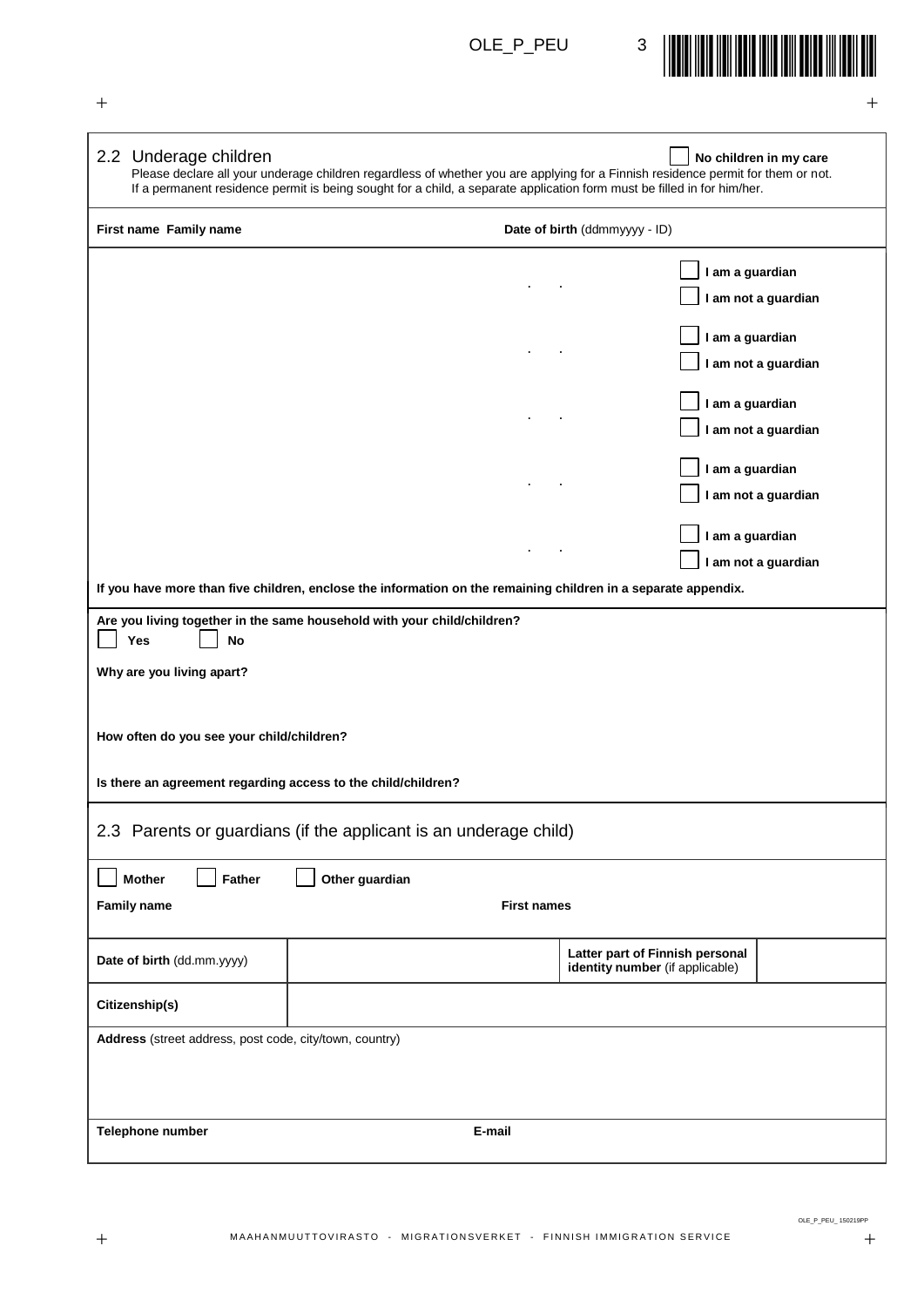

 $+$  +  $+$  +  $+$  +  $+$  +  $+$  +  $+$  +  $+$  +  $+$  +  $+$  +  $+$  +  $+$  +  $+$  +  $+$  +  $+$  +  $+$  +  $+$  +  $+$  +  $+$  +  $+$  +  $+$  +  $+$  +  $+$  +  $+$  +  $+$  +  $+$  +  $+$  +  $+$  +  $+$  +  $+$  +  $+$  +  $+$  +  $+$  +  $+$  +  $+$  +  $+$  +  $+$  +  $+$  +

| Father<br><b>Mother</b>                                 | Other guardian     |                                                                    |  |  |
|---------------------------------------------------------|--------------------|--------------------------------------------------------------------|--|--|
| <b>Family name</b>                                      | <b>First names</b> |                                                                    |  |  |
| Date of birth (dd.mm.yyyy)                              |                    | Latter part of Finnish personal<br>identity number (if applicable) |  |  |
| Citizenship(s)                                          |                    |                                                                    |  |  |
| Address (street address, post code, city/town, country) |                    |                                                                    |  |  |
|                                                         |                    |                                                                    |  |  |
| Telephone number                                        | E-mail             |                                                                    |  |  |

## **SECTION B**

| Information on residence in Finland<br>3<br>3.1 Grounds for residence                                                                                                                                                                                                                                                                                                   |
|-------------------------------------------------------------------------------------------------------------------------------------------------------------------------------------------------------------------------------------------------------------------------------------------------------------------------------------------------------------------------|
| When did you move to Finland (dd.mm.yyyy)?                                                                                                                                                                                                                                                                                                                              |
| On what grounds did you come to Finland?                                                                                                                                                                                                                                                                                                                                |
| What is your primary reason for applying for a permanent residence permit? Choose only one of the following grounds:<br><b>Family ties to spouse</b><br>I have refugee status in Finland<br>Family ties to child<br>I have subsidiary protection<br>Family ties to guardian<br><b>Compassionate grounds</b><br>Employment<br>Other ground, specify:<br>Entrepreneurship |
| <b>Finnish origin</b><br>If you have other reasons to reside in Finland in addition to the one that you indicated above, please explain them here.                                                                                                                                                                                                                      |
| If you have a refugee travel document or an alien's passport issued by the Finnish government, please fill in the following:<br>Do you have an identity or travel document issued by another government?<br>Yes<br>Country and authority of issue:                                                                                                                      |
| Date of expiry:<br>When and how did you obtain this document?<br>No                                                                                                                                                                                                                                                                                                     |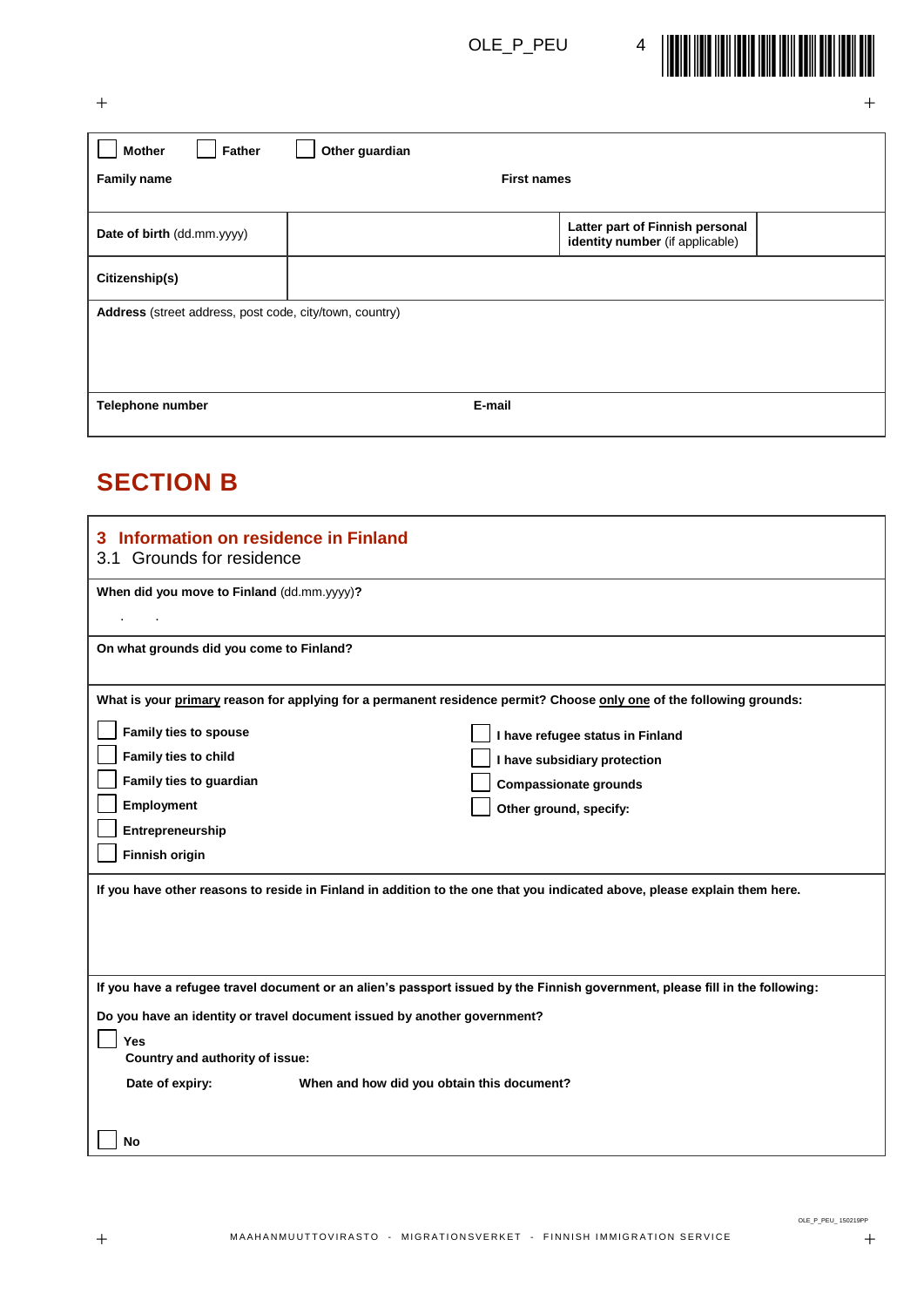

| $\mathrm{+}$                                                           |                                                                                                                                                                                                                                                                                                                                                     | 十                                                                                                                                                                                                                                                                 |  |  |  |
|------------------------------------------------------------------------|-----------------------------------------------------------------------------------------------------------------------------------------------------------------------------------------------------------------------------------------------------------------------------------------------------------------------------------------------------|-------------------------------------------------------------------------------------------------------------------------------------------------------------------------------------------------------------------------------------------------------------------|--|--|--|
|                                                                        |                                                                                                                                                                                                                                                                                                                                                     | If you have a refugee travel document issued by the Finnish government, please fill in details on any trips to your home country.                                                                                                                                 |  |  |  |
| <b>Country and location</b>                                            | Purpose of the stay abroad                                                                                                                                                                                                                                                                                                                          | <b>Dates</b>                                                                                                                                                                                                                                                      |  |  |  |
|                                                                        |                                                                                                                                                                                                                                                                                                                                                     |                                                                                                                                                                                                                                                                   |  |  |  |
|                                                                        |                                                                                                                                                                                                                                                                                                                                                     |                                                                                                                                                                                                                                                                   |  |  |  |
|                                                                        |                                                                                                                                                                                                                                                                                                                                                     |                                                                                                                                                                                                                                                                   |  |  |  |
|                                                                        |                                                                                                                                                                                                                                                                                                                                                     |                                                                                                                                                                                                                                                                   |  |  |  |
|                                                                        |                                                                                                                                                                                                                                                                                                                                                     |                                                                                                                                                                                                                                                                   |  |  |  |
|                                                                        |                                                                                                                                                                                                                                                                                                                                                     |                                                                                                                                                                                                                                                                   |  |  |  |
| Continue in a separate appendix if necessary.                          |                                                                                                                                                                                                                                                                                                                                                     |                                                                                                                                                                                                                                                                   |  |  |  |
|                                                                        | I have not travelled to my home country during my residence in Finland                                                                                                                                                                                                                                                                              |                                                                                                                                                                                                                                                                   |  |  |  |
| 3.2 Duration of residence<br>Answer the questions under either A or B. |                                                                                                                                                                                                                                                                                                                                                     |                                                                                                                                                                                                                                                                   |  |  |  |
| A<br>Permanent residence permit                                        |                                                                                                                                                                                                                                                                                                                                                     |                                                                                                                                                                                                                                                                   |  |  |  |
|                                                                        | I have lived in Finland for four years or more on a continuous (A) residence permit                                                                                                                                                                                                                                                                 |                                                                                                                                                                                                                                                                   |  |  |  |
|                                                                        | My residence in Finland has been uninterrupted. (Your residence is considered uninterrupted if you have lived in Finland for<br>at least half of the period of validity of your residence permit. Ordinary holiday trips, other travel, or employment abroad when<br>assigned by a Finnish employer are not considered interruptions of residence.) |                                                                                                                                                                                                                                                                   |  |  |  |
|                                                                        |                                                                                                                                                                                                                                                                                                                                                     | If you have a refugee travel document or an alien's passport issued by the Finnish government, please fill in the following:                                                                                                                                      |  |  |  |
|                                                                        | Do you have an identity or travel document issued by another government?                                                                                                                                                                                                                                                                            |                                                                                                                                                                                                                                                                   |  |  |  |
| Yes                                                                    | Country and authority of issue:                                                                                                                                                                                                                                                                                                                     |                                                                                                                                                                                                                                                                   |  |  |  |
| Date of expiry:                                                        |                                                                                                                                                                                                                                                                                                                                                     | When and how did you obtain this document?                                                                                                                                                                                                                        |  |  |  |
|                                                                        |                                                                                                                                                                                                                                                                                                                                                     |                                                                                                                                                                                                                                                                   |  |  |  |
|                                                                        |                                                                                                                                                                                                                                                                                                                                                     |                                                                                                                                                                                                                                                                   |  |  |  |
|                                                                        |                                                                                                                                                                                                                                                                                                                                                     |                                                                                                                                                                                                                                                                   |  |  |  |
|                                                                        | No, I have no other identity or travel document.                                                                                                                                                                                                                                                                                                    |                                                                                                                                                                                                                                                                   |  |  |  |
| B<br>P-EU residence permit                                             |                                                                                                                                                                                                                                                                                                                                                     |                                                                                                                                                                                                                                                                   |  |  |  |
|                                                                        |                                                                                                                                                                                                                                                                                                                                                     | When I submit this application I have lived in Finland for five years or more on a continuous (A) residence permit                                                                                                                                                |  |  |  |
|                                                                        | assigned by a Finnish employer are not considered interruptions of residence.)                                                                                                                                                                                                                                                                      | My residence in Finland has been uninterrupted. (Your residence is considered uninterrupted if you have lived in Finland for<br>at least half of the period of validity of your residence permit. Ordinary holiday trips, other travel, or employment abroad when |  |  |  |
|                                                                        |                                                                                                                                                                                                                                                                                                                                                     | I have not been issued a residence permit on the grounds of humanitarian protection                                                                                                                                                                               |  |  |  |
|                                                                        |                                                                                                                                                                                                                                                                                                                                                     |                                                                                                                                                                                                                                                                   |  |  |  |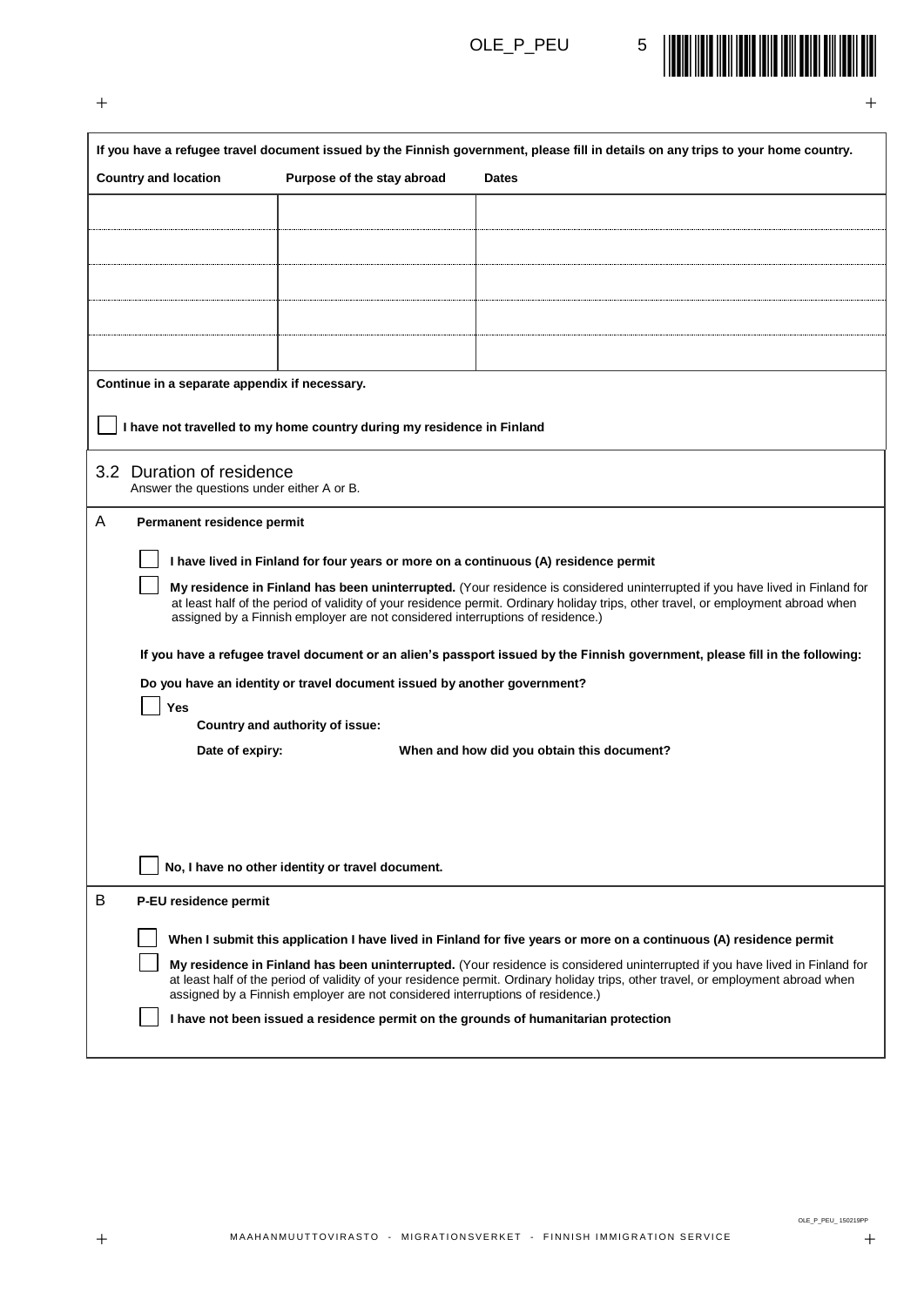$+$  +  $+$  +  $+$  +  $+$  +  $+$  +  $+$  +  $+$  +  $+$  +  $+$  +  $+$  +  $+$  +  $+$  +  $+$  +  $+$  +  $+$  +  $+$  +  $+$  +  $+$  +  $+$  +  $+$  +  $+$  +  $+$  +  $+$  +  $+$  +  $+$  +  $+$  +  $+$  +  $+$  +  $+$  +  $+$  +  $+$  +  $+$  +  $+$  +  $+$  +  $+$  +  $+$  +  $+$  +



|                                                                                              | 3.3 Residence in Finland and travels outside Finland                                                                                                                                                                                                                            |              |                 |  |
|----------------------------------------------------------------------------------------------|---------------------------------------------------------------------------------------------------------------------------------------------------------------------------------------------------------------------------------------------------------------------------------|--------------|-----------------|--|
| Do you live permanently in Finland?<br>Yes<br>No. How long do you intend to stay in Finland? |                                                                                                                                                                                                                                                                                 |              |                 |  |
| Are you living outside Finland?<br><b>No</b><br>Yes<br>Where and for how long?               |                                                                                                                                                                                                                                                                                 |              |                 |  |
| Do you intend to move outside Finland?<br>No<br><b>Yes</b><br>Where? For what purpose?       |                                                                                                                                                                                                                                                                                 |              |                 |  |
| outside Finland during the last five years.                                                  | If you have travelled outside Finland during the last four years, list all your trips here (name the destinations, purposes, dates and<br>durations of your trips). If you are applying for a long-term resident's EU residence permit (P-EU), list all the trips you have made |              |                 |  |
| <b>Destination</b>                                                                           | <b>Purpose</b>                                                                                                                                                                                                                                                                  | <b>Dates</b> | <b>Duration</b> |  |
|                                                                                              |                                                                                                                                                                                                                                                                                 |              |                 |  |
|                                                                                              |                                                                                                                                                                                                                                                                                 |              |                 |  |
|                                                                                              |                                                                                                                                                                                                                                                                                 |              |                 |  |
|                                                                                              |                                                                                                                                                                                                                                                                                 |              |                 |  |
|                                                                                              |                                                                                                                                                                                                                                                                                 |              |                 |  |
|                                                                                              |                                                                                                                                                                                                                                                                                 |              |                 |  |

**Continue in a separate appendix if necessary.**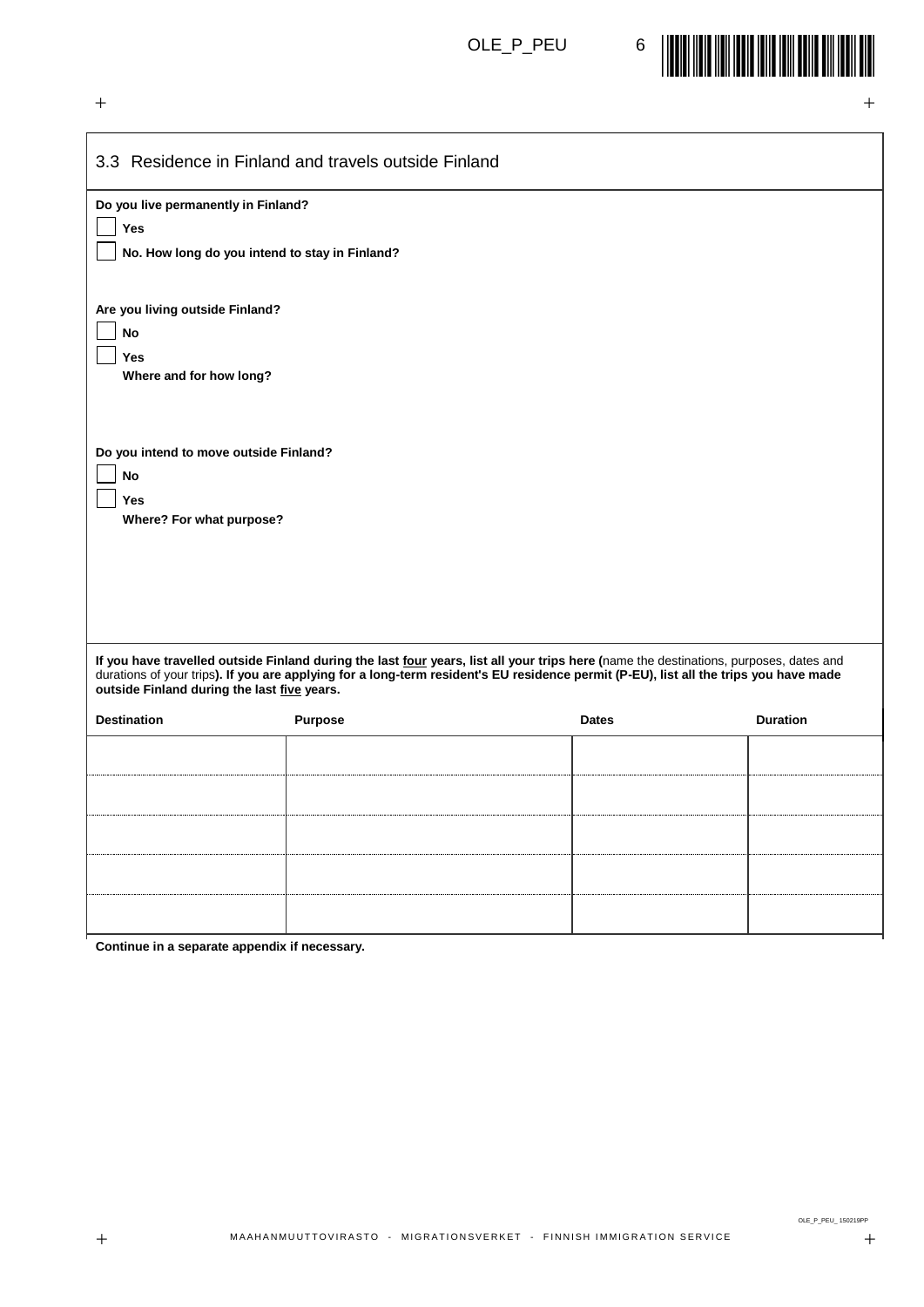

| $\pm$<br>$+$                                                                                                                                                                                                                                                                                                                                                                                                                                                                                                                                                                                                                                                           |
|------------------------------------------------------------------------------------------------------------------------------------------------------------------------------------------------------------------------------------------------------------------------------------------------------------------------------------------------------------------------------------------------------------------------------------------------------------------------------------------------------------------------------------------------------------------------------------------------------------------------------------------------------------------------|
| 4 Convictions and suspicions of an offence<br>Aliens Act (301/2004), section 57(3): If an alien has been sentenced to unconditional imprisonment, a permanent residence permit may be<br>issued if, on the date of decision on the application, three years have passed since the alien served his or her sentence in full. If the alien<br>has been sentenced to conditional imprisonment, a permanent residence permit may be issued if more than two years have passed since<br>the probation ended. In other cases, a permanent residence permit may be issued if the offence was committed more than two years<br>before the date of decision on the application. |
| Are you a suspect in a criminal investigation?<br>No<br>Yes; specify the offence:                                                                                                                                                                                                                                                                                                                                                                                                                                                                                                                                                                                      |
| Have you ever been convicted of an offence and sentenced to punishment?<br>No                                                                                                                                                                                                                                                                                                                                                                                                                                                                                                                                                                                          |
| Yes, unconditional imprisonment                                                                                                                                                                                                                                                                                                                                                                                                                                                                                                                                                                                                                                        |
| Yes, conditional imprisonment                                                                                                                                                                                                                                                                                                                                                                                                                                                                                                                                                                                                                                          |
| Yes, a fine, community service or juvenile punishment                                                                                                                                                                                                                                                                                                                                                                                                                                                                                                                                                                                                                  |
| 5<br><b>Income</b><br>Check on the website of the Finnish Immigration Service www.migri.fi/income requirement what the income requirement means and<br>whether it applies to you.                                                                                                                                                                                                                                                                                                                                                                                                                                                                                      |
| I will live on the following income in Finland:                                                                                                                                                                                                                                                                                                                                                                                                                                                                                                                                                                                                                        |
| My paid employment; name of employer and contact information:                                                                                                                                                                                                                                                                                                                                                                                                                                                                                                                                                                                                          |
| My private enterprise; name of business and business identity code:                                                                                                                                                                                                                                                                                                                                                                                                                                                                                                                                                                                                    |
| Various social benefits granted to me                                                                                                                                                                                                                                                                                                                                                                                                                                                                                                                                                                                                                                  |
| My personal assets or those of a family member                                                                                                                                                                                                                                                                                                                                                                                                                                                                                                                                                                                                                         |
| Paid employment or private enterprise of a family member; specify:                                                                                                                                                                                                                                                                                                                                                                                                                                                                                                                                                                                                     |
| Other income received by me or a family member in our home country or other country; specify:                                                                                                                                                                                                                                                                                                                                                                                                                                                                                                                                                                          |
| If there are several sources of income, declare all of them.                                                                                                                                                                                                                                                                                                                                                                                                                                                                                                                                                                                                           |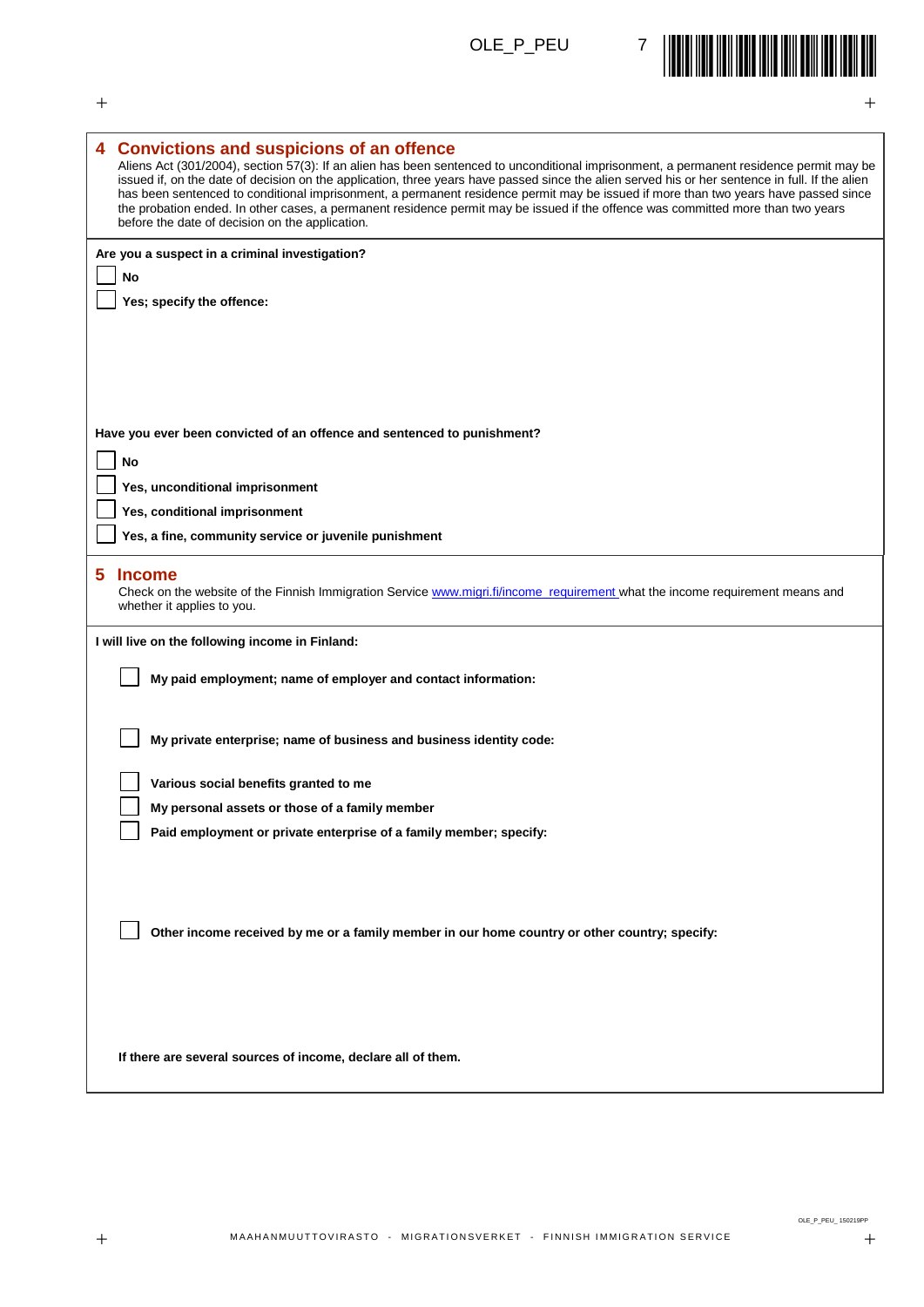$+$  +  $+$  +  $+$  +  $+$  +  $+$  +  $+$  +  $+$  +  $+$  +  $+$  +  $+$  +  $+$  +  $+$  +  $+$  +  $+$  +  $+$  +  $+$  +  $+$  +  $+$  +  $+$  +  $+$  +  $+$  +  $+$  +  $+$  +  $+$  +  $+$  +  $+$  +  $+$  +  $+$  +  $+$  +  $+$  +  $+$  +  $+$  +  $+$  +  $+$  +  $+$  +  $+$  +  $+$  +



| I am in paid employment. I am enclosing the following clarifications with my application:                                                                                                             |
|-------------------------------------------------------------------------------------------------------------------------------------------------------------------------------------------------------|
| <b>Employment agreement</b>                                                                                                                                                                           |
| Pay slip, showing cumulative pay from the current and past year                                                                                                                                       |
| Tax certificate on the most recent confirmed taxation                                                                                                                                                 |
| Tax card for the current year                                                                                                                                                                         |
| Bank statements for the bank account into which my pay is paid for the past six months                                                                                                                |
|                                                                                                                                                                                                       |
| I am an entrepreneur. I am enclosing the following clarifications with my application:                                                                                                                |
| Trade Register extract of my business                                                                                                                                                                 |
| Partnership agreement                                                                                                                                                                                 |
| Most recent approved final accounts                                                                                                                                                                   |
| Tax certificate on the most recent confirmed taxation                                                                                                                                                 |
| <b>Advance tax decision</b>                                                                                                                                                                           |
| My family has assets in Finland / in our home country / in another country. I am enclosing a written clarification with my application<br>on the following:                                           |
| The assets of my family                                                                                                                                                                               |
| The capital gains for my family from these assets, EUR per year or per month                                                                                                                          |
| The assets do not yield capital gains                                                                                                                                                                 |
| I receive income support or a similar benefit to ensure my livelihood: I am enclosing a written clarification with my application on the<br>benefits I am receiving (e.g. housing allowance decision) |
| <b>Child allowance</b>                                                                                                                                                                                |
| Child home care allowance                                                                                                                                                                             |
| <b>Maintenance allowance</b>                                                                                                                                                                          |
| <b>Housing allowance</b>                                                                                                                                                                              |
| <b>Student allowance</b>                                                                                                                                                                              |
| Labour market benefit                                                                                                                                                                                 |
| Other benefit; specify:                                                                                                                                                                               |
|                                                                                                                                                                                                       |
|                                                                                                                                                                                                       |
|                                                                                                                                                                                                       |
|                                                                                                                                                                                                       |
| I am a pensioner. I am enclosing a written clarification with my application (pension decision).                                                                                                      |
| I have an income which is none of the above:                                                                                                                                                          |
|                                                                                                                                                                                                       |
|                                                                                                                                                                                                       |
|                                                                                                                                                                                                       |
|                                                                                                                                                                                                       |
|                                                                                                                                                                                                       |
|                                                                                                                                                                                                       |
|                                                                                                                                                                                                       |
|                                                                                                                                                                                                       |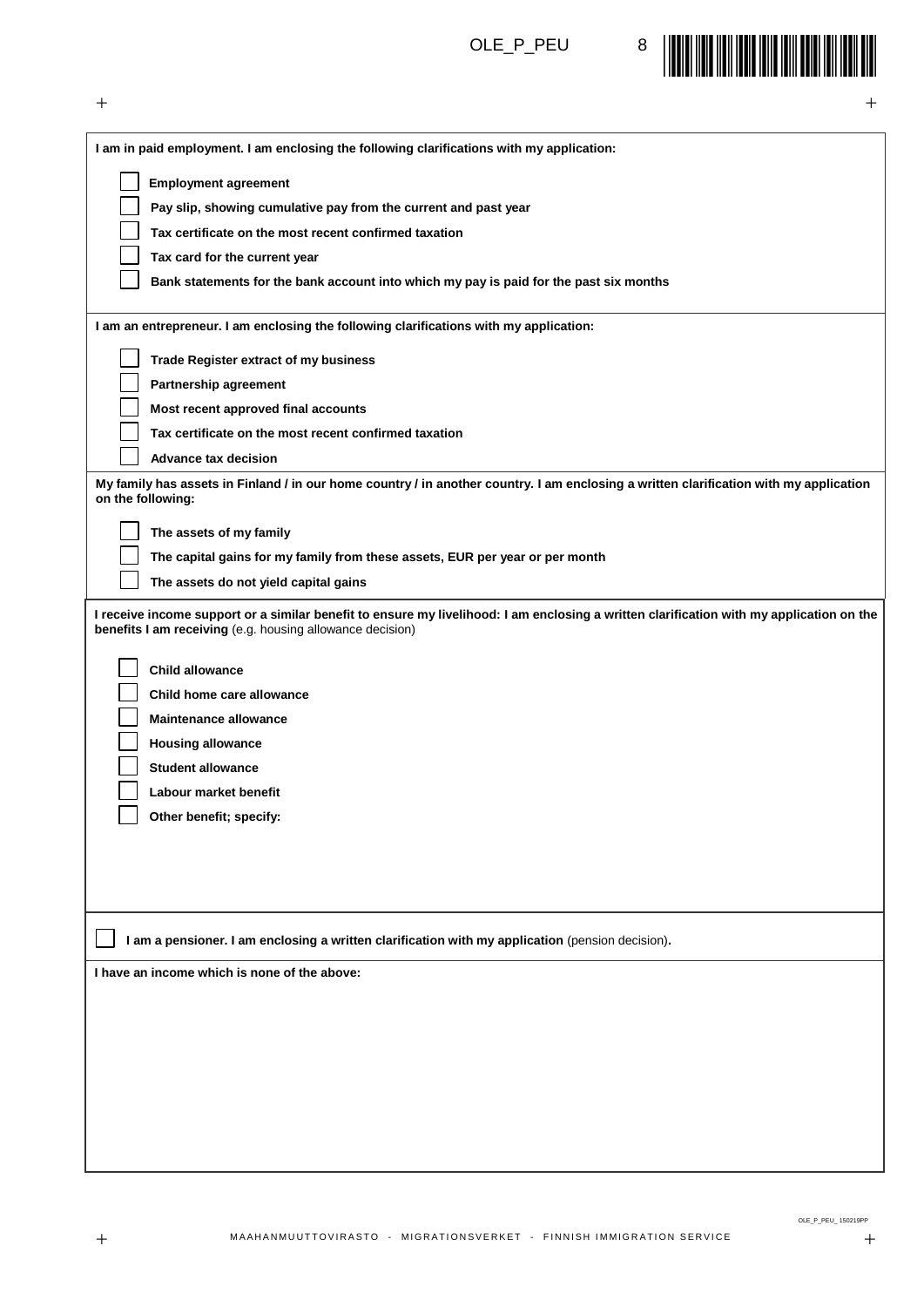

## **SECTION C**

#### **6 Additional information for the application**

If you have any grounds for your residence in Finland other than those given in the title of this form, or if your residence in Finland has some other purpose in addition to the one you have given above and that you wish to refer to, or if you wish to communicate some other information to the authorities related to your application or your residence in Finland, enter that information here.

 $+$  +  $+$  +  $+$  +  $+$  +  $+$  +  $+$  +  $+$  +  $+$  +  $+$  +  $+$  +  $+$  +  $+$  +  $+$  +  $+$  +  $+$  +  $+$  +  $+$  +  $+$  +  $+$  +  $+$  +  $+$  +  $+$  +  $+$  +  $+$  +  $+$  +  $+$  +  $+$  +  $+$  +  $+$  +  $+$  +  $+$  +  $+$  +  $+$  +  $+$  +  $+$  +  $+$  +  $+$  +

## **SECTION D**

### **7 Processing fee**

According to Section 10 a of the Aliens Act (301/2004), in order for the processing of the application to continue after the application has been filed, the fee charged for the processing must be paid. The application expires if the fee is not paid within a reasonable time.

Please pay the processing fee when you submit the application. If you do not pay the processing fee, your application will not be processed and the application will expire within a month after you submitted the application. After this, if you still want to apply for a residence permit in Finland, you have to file a new application.